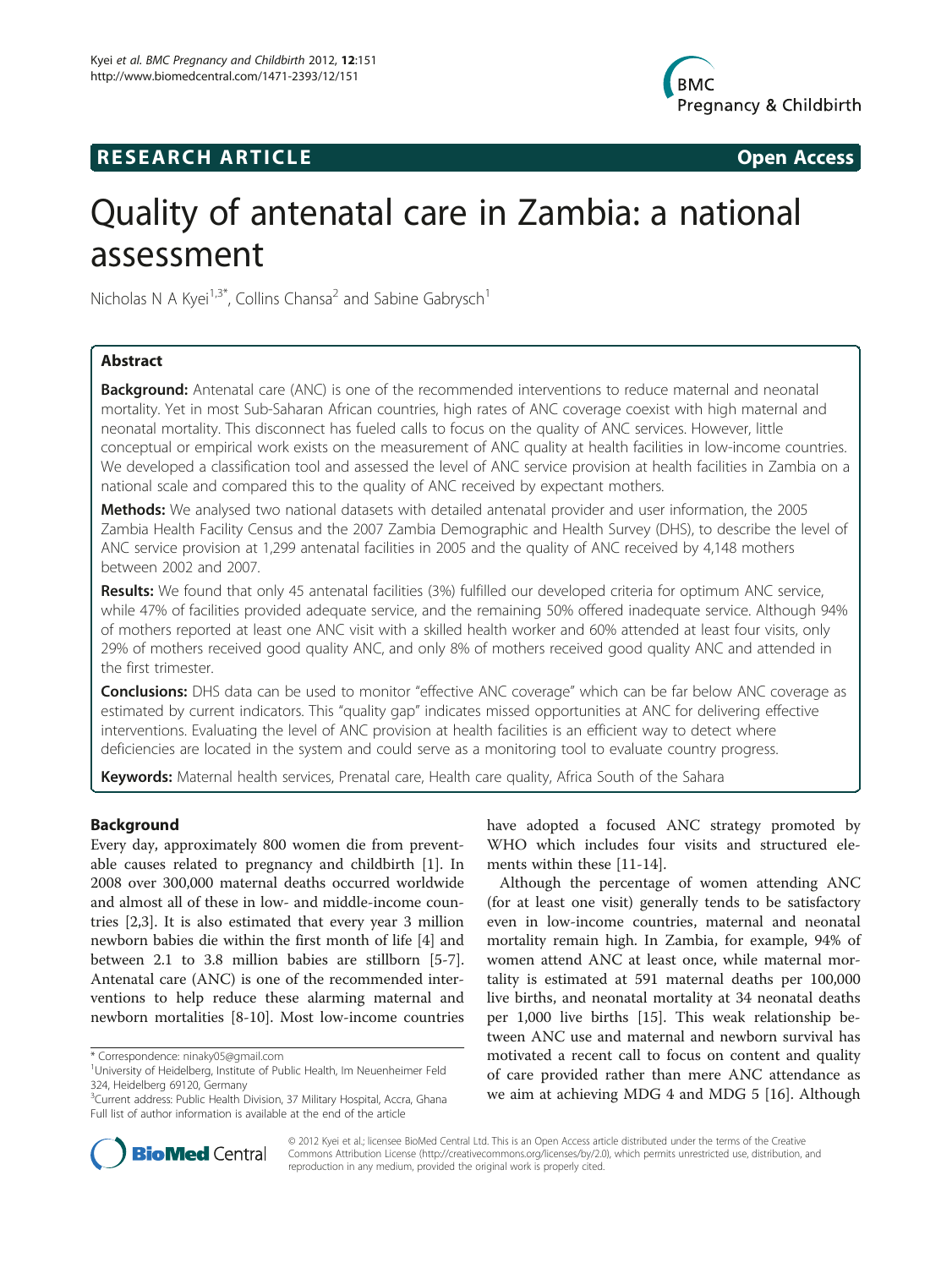researchers frequently highlight the importance of quality of maternal care in improving maternal and newborn health [\[17](#page-10-0)-[19](#page-10-0)], the quality of ANC remains insufficiently studied.

Donabedian proposed a framework for assessing quality of care which distinguishes between the attributes of the health care setting (structure), the actual care delivered (process) and the end result of the interaction between an individual and the health care system (outcome) [\[20-22](#page-10-0)]. Maxwell added to this initial concept by arguing that quality of care cannot be measured in a single dimension and suggested six dimensions of quality [[23\]](#page-10-0). These quality of care dimensions have been adopted by various organizations [[24,25\]](#page-10-0).

Tools to capture several dimensions of quality of ANC received by mothers have been developed for highincome settings [\[26,27\]](#page-10-0), but are not easily transferable to low-income settings. Studies in low-income countries usually rely on population-based surveys such as the Demographic and Health Survey (DHS) [[28\]](#page-10-0), which provide some information on quality of ANC received by mothers, or on community surveys in areas with interventions aiming to improve the quality of maternal health care [[29,30\]](#page-10-0) where the quality of care is not necessarily representative for the country or region as a whole.

Little conceptual work has been done on measurement of ANC quality at health facilities [[31\]](#page-10-0), although availability of ANC interventions is a prerequisite for women receiving good quality care. In particular, it is necessary that drugs and equipment are available at the facility, that health workers are present and have the necessary knowledge and skills, and that they actually provide the recommended interventions. In settings where health facilities often lack drugs or skilled personnel, evaluating level of service provision may be more diagnostic in terms of identifying where the problem lies, than collecting information from the population on the care received. So far, hardly any published studies have assessed quality of ANC provided at health facilities. One study in Tanzania used health facility information to compare quality of ANC between public and private providers, but was limited to few facilities in an urban area and thus the results are not representative for the country [\[31](#page-10-0)].

Possible reasons for this neglect or inadequate measurement of quality of care, besides the conceptual difficulties in capturing the multiple dimensions of quality, include the weakness of routine health information systems, and the subsequent dependence on household surveys, which lack appropriate information on technical aspects of quality of care, as pointed out by Graham and Varghese [\[17](#page-10-0)]. Only few low-income countries have detailed information on the services provided by their health facilities and can thus evaluate quality of care at the point of provision.

In Zambia, both a national Health Facility Census from 2005, and a national household survey (Zambia DHS 2007) are available, presenting a unique opportunity to illustrate how the barriers to the measurement of quality of ANC can be overcome methodologically. We draw upon these datasets to comprehensively assess and describe the quality of ANC in Zambia at that point in time, which can serve as a baseline to show any improvements against. The specific objectives were to: (i) assess various quality of care dimensions for ANC facilities in Zambia; (ii) ascertain how many of Zambia's ANC facilities met developed criteria for optimum and adequate level of service provision, and (iii) assess and compare level of service provision at health facilities with the quality of ANC received by expectant mothers in Zambia.

## **Methods**

#### Data sources

The Health Facility Census (HFC), developed by the Japan International Cooperation Agency, is a nationallevel assessment of the functionality of health system assets, providing extensive information useful for health system planning [[32](#page-10-0)]. There is no sampling; instead, information is collected on every facility. The 2005 Zambia HFC [[33](#page-10-0)] covered all public and missionary health facilities at all levels in the country, as well as major private facilities, in total over 1400 facilities. The assessment included self-reported availability of interventions, a head count of health workers and verification of the condition of the infrastructure and certain utilities. The Zambian HFC has been used previously to study access to delivery care [[34](#page-10-0),[35](#page-10-0)].

The 2007 Zambia Demographic and Health Survey (DHS), a nationally representative household cluster survey, interviewed 7,146 women aged 15–49 years and 6,500 men aged 15–59 years across Zambia. All women who had given birth in the five years preceding the survey were asked a range of questions about maternal care. Detailed information about antenatal care was only collected for the last live birth in that period [[15\]](#page-10-0). The dataset contains antenatal information on 4,148 births (counting multiple pregnancies as one birth) that occurred between 2002 and 2007.

## Health facility classification

We adopted a definition of quality based on the frameworks of Donabedian [[20-22\]](#page-10-0) and Maxwell [\[23](#page-10-0)] and focused on the process attributes of ANC, particularly on the technical aspects of the provider-client interaction, in order to judge whether the new focused ANC requirements [\[12,36\]](#page-10-0) were fulfilled. Since "structure" is mainly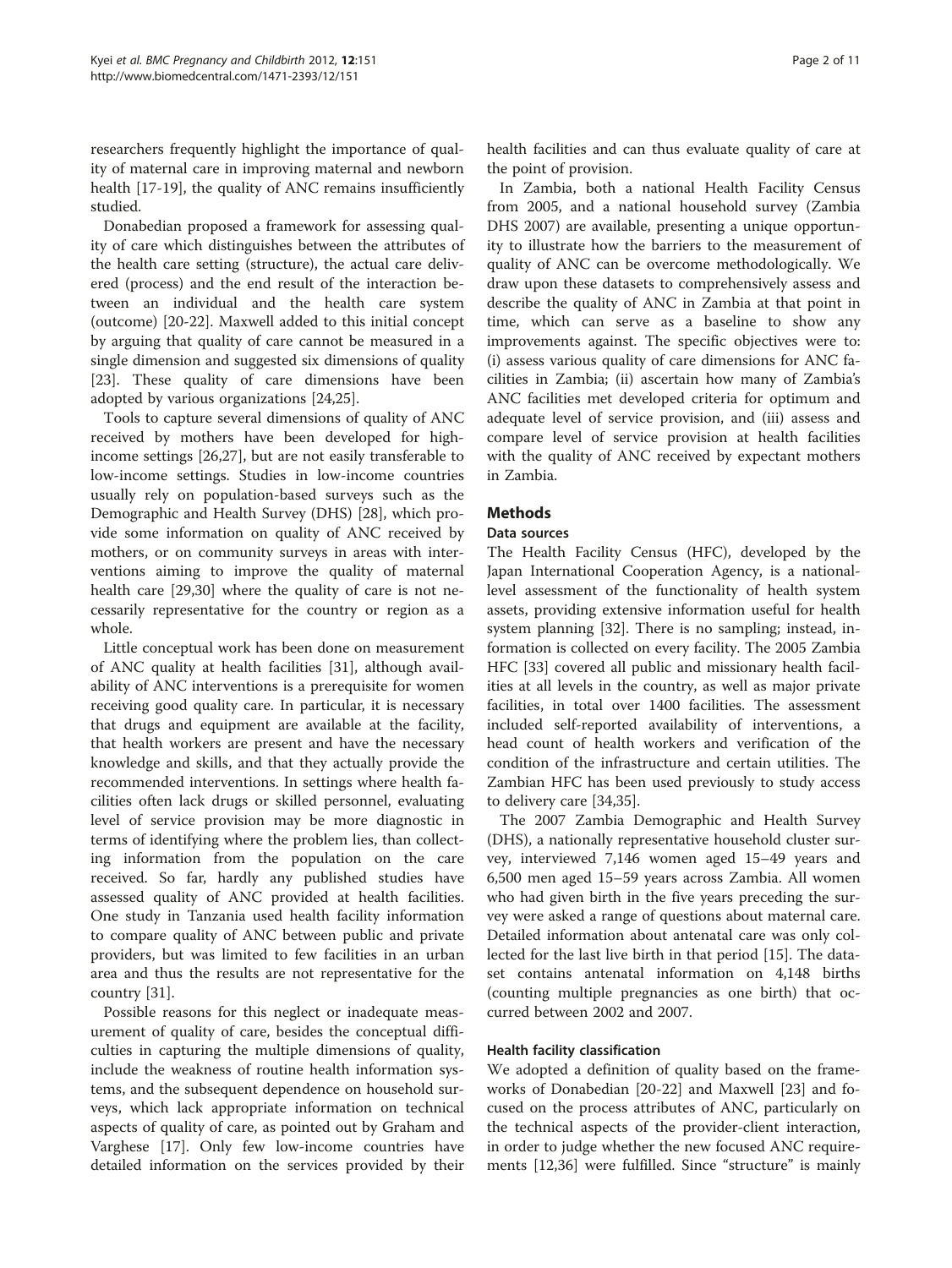considered as the conduit through which care takes place, rather than a true component of quality of care [[37\]](#page-10-0), we only included the availability of skilled health workers into our definition. The availability of certain equipment and drugs are implicit in the performance of certain functions.

Information collected on ANC provision in a health facility included the availability of the service, the number of ANC days per week, performance of screening tests for anaemia, syphilis, urine protein and urine sugar, tetanus toxoid vaccination, folate/iron supplementation, intermittent presumptive treatment (IPT) of malaria, voluntary counseling and testing (VCT) for HIV, prevention of mother-to-child transmission (PMTCT) of HIV, routine discussion of family planning with pregnant women, and ANC outreach services. Based on the recommended interventions for pregnancy care [\[38](#page-10-0)], initial data analysis and professional judgment, including feedback from several maternal health researchers and medical practitioners with experience in low-income countries, we developed a framework for assessing the level of ANC provision. This combined availability of five key antenatal functions, five relevant screening tests, availability of skilled health workers according to country definition (doctors, midwives/nurses & clinical officers) [[15\]](#page-10-0), as well as availability of other pertinent services in the continuum of care (delivery care, PMTCT), thus representing various dimensions of quality of care as suggested by Maxwell and adopted by WHO [[23-25\]](#page-10-0). In this study, we refer to the quality aspects of ANC provision at health facilities as "level of service provision" to avoid confusion with the quality aspects of ANC received by women as reported in the DHS (next sub-chapter).

We first evaluated the level of service provision for four core ANC quality attributes individually (days per week with ANC provision, availability of skilled health workers, ANC functions, and ANC screening tests) and then combined them to assess the overall level of ANC provision at all Zambian ANC facilities. Table [1](#page-3-0) shows the framework used to classify levels of service provision. Although we considered them important, we were unable to include provision of postnatal care, blood group and rhesus testing, provision of ANC outreach services and routine family planning information at ANC due to problems with how the questions were recorded or because these questions were not asked in all facility types in the HFC.

A facility was considered to provide an optimum level of ANC service if providing at least three days of ANC per week, performing at least three screening tests including urine protein testing, offering all five key ANC functions and having three or more skilled health workers registered at the facility, in addition to offering Emergency Obstetric Care (EmOC) referral and delivery services. A facility was classified as providing an adequate level of service if failing in any of the criteria for optimum level but providing at least one day of ANC per week, performing at least one screening test, at least three ANC functions and having at least one registered skilled worker. Failing in any of these criteria, a facility was considered offering an inadequate level of ANC services.

## Quality of received ANC

The 2007 Zambia DHS collected details on ANC received in the five years prior to the survey for all last births to the mothers interviewed [[15\]](#page-10-0). Information was available on 4148 births and was used to describe the characteristics of ANC received by expectant mothers in Zambia. This included information on ANC use, type of ANC provider, place of ANC provision, number of ANC visits, timing of first ANC visit and on the interventions received. Information was available on the following interventions [\[15\]](#page-10-0): weight measurement, height measurement, blood pressure measurement, urine sample taken for analysis, blood sample taken for analysis, offered VCT, iron supplementation provided, antimalarial drug provided for IPT, birth preparedness plan discussed, treatment provided for intestinal parasites and tetanus toxoid vaccination. In the few instances where information was missing on an item or mothers did not know, we assumed a skilled provider was not seen, the intervention was not received, etc.

Having received "good quality ANC" was defined as having attended at least the recommended four ANC visits with a skilled provider and received at least eight antenatal interventions, while our definition of "moderate quality ANC" required four visits with a skilled provider and five to seven antenatal interventions.

## Results

Level of ANC service provision at Zambian health facilities Out of the 1391 health facilities with information on the availability of ANC in the Health Facility Census (HFC) dataset, 1299 (93%) were recorded as providing ANC. Of these, 71 (5.5%) were health posts, 950 (73%) rural health centers, 207 (16%) urban health centers, 52 (4%) first-level hospitals, 18 (1.4%) second-and-third-level hospitals, and one ANC facility was unclassified. The majority of ANC facilities were run by the Zambian government (85%) and by churches or NGOs (9%).

Of the 1299 ANC facilities in Zambia in 2005, 42% provided ANC once a week, 30% twice a week and 27% three days or more per week. For 12 ANC facilities "zero" days of ANC per week were recorded. Five of the latter provided ANC outreach services; another reason for this seemingly contradictory statement could be that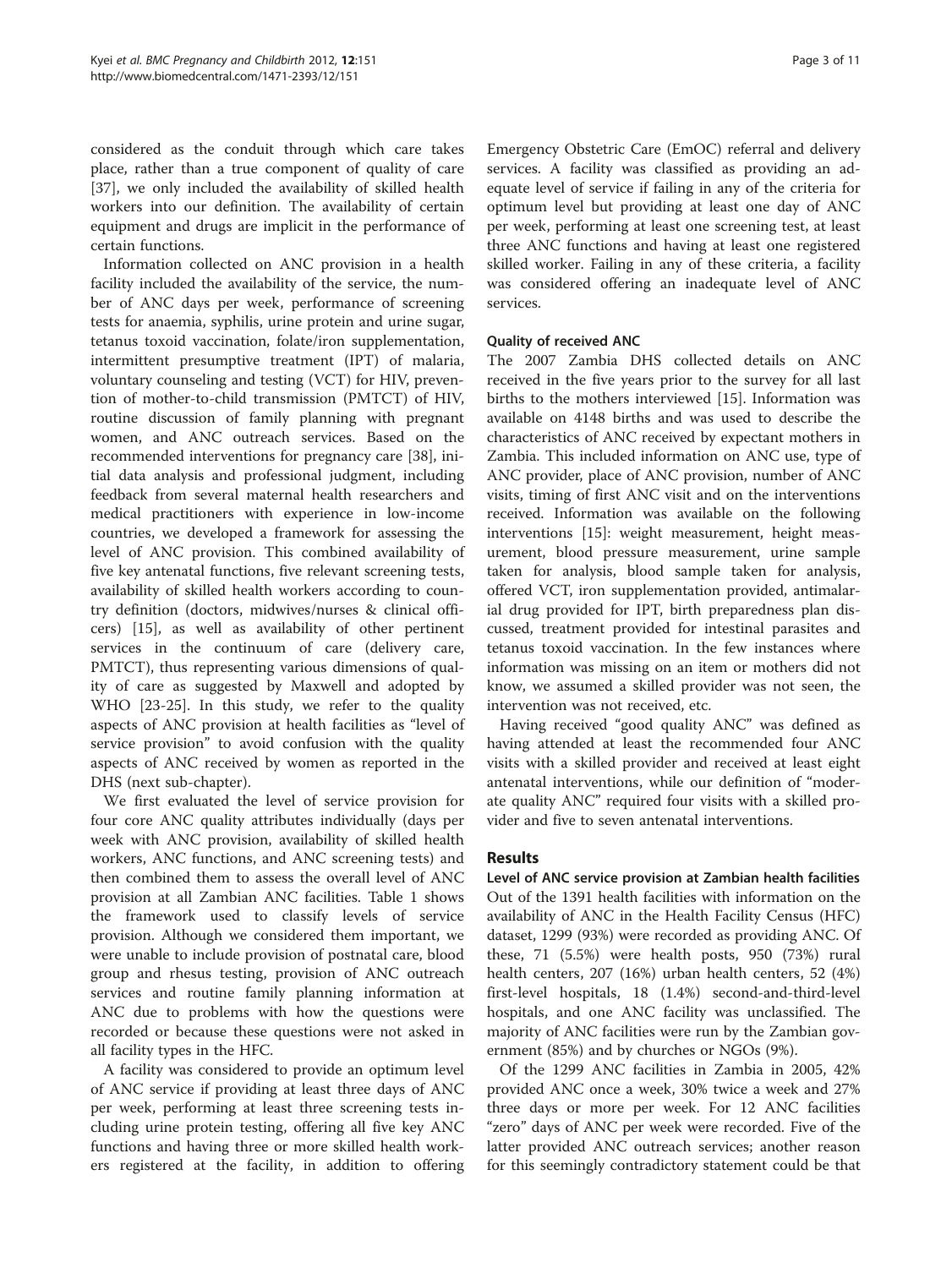| WHO quality of care<br>dimension                | <b>Process attributes</b>                                                                            | Minimum requirements<br>for optimum level | <b>Minimum requirements</b><br>for adequate level |
|-------------------------------------------------|------------------------------------------------------------------------------------------------------|-------------------------------------------|---------------------------------------------------|
| Access to care                                  | ANC days per week                                                                                    | $3+$                                      |                                                   |
| Responsiveness &<br>Appropriateness             | ANC outreach                                                                                         | No requirement                            | No requirement                                    |
|                                                 | IPT of malaria                                                                                       | Yes                                       | No requirement                                    |
|                                                 | Folate/iron supplement                                                                               | Yes                                       | No requirement                                    |
|                                                 | VCT for HIV                                                                                          | Yes                                       | No requirement                                    |
|                                                 | Pre-eclampsia screening                                                                              | Yes                                       | No requirement                                    |
| Continuity of care                              | <b>PMTCT</b> service                                                                                 | Yes                                       | No requirement                                    |
|                                                 | Delivery service                                                                                     | Yes                                       | No requirement                                    |
|                                                 | Postnatal service                                                                                    | No requirement                            | No requirement                                    |
|                                                 | Routine FP information                                                                               | No requirement                            | No requirement                                    |
| <b>Patient safety</b>                           | Skilled health workers registered <sup>a</sup>                                                       | $3+$                                      |                                                   |
|                                                 | EmOC or EmOC referral capacity                                                                       | Yes                                       | No requirement                                    |
| <b>Effectiveness &amp;</b><br><b>Efficiency</b> | Screening tests: Hemoglobin, Syphilis, Urine protein, Urine<br>sugar, Blood group + Rhesus factor    | Any 3+ tests (including urine<br>protein) | Any 1 test                                        |
|                                                 | ANC functions: Folate/iron supplement, Tetanus vaccine, VCT<br>for HIV, PMTCT of HIV, IPT of malaria | All 5 functions                           | Any 3 functions                                   |

<span id="page-3-0"></span>Table 1 Framework for the classification of level of ANC provision in Zambian health facilities

<sup>a</sup> Doctor, nurse/midwife, clinical officer.

VCT, voluntary counseling and testing; IPT, intermittent preventive treatment; PMTCT, prevention of mother to child transmission.

| A) Interventions provided          | Facilities (%) n=1299                               | <b>B)</b> Interventions received     | Mothers (%) $n=4052^c$ |
|------------------------------------|-----------------------------------------------------|--------------------------------------|------------------------|
| Folate/iron supplementation        | Folate/iron supplementation given or bought<br>99.1 |                                      | 93.2                   |
| Tetanus vaccination                | 86.4                                                | Tetanus vaccination received         | 81.2                   |
| VCT for HIV                        | 33.0                                                | VCT for HIV offered <sup>d</sup>     | 54.1                   |
| PMTCT against HIV spread           | 30.5                                                |                                      |                        |
| IPT of malaria                     | 97.2                                                | IPT of malaria taken                 | 88.8                   |
|                                    |                                                     | Drug for intestinal parasites takene | 36.7                   |
|                                    |                                                     | Weighed                              | 91.4                   |
|                                    |                                                     | Height measured                      | 26.5                   |
|                                    |                                                     | Blood pressure taken                 | 82.5                   |
| <b>Screening tests</b>             |                                                     |                                      |                        |
| Hemoglobin                         | 15.8                                                | Blood sample given <sup>†</sup>      | 60.8                   |
| Syphilis                           | 49.8                                                |                                      |                        |
| Urine protein                      | 22.6                                                | Urine sample given<br>22.6           |                        |
| Urine sugar                        | 20.8                                                |                                      |                        |
| <b>Other related services</b>      |                                                     |                                      |                        |
| ANC outreach                       | 81.6                                                |                                      |                        |
| Postnatal service <sup>a</sup>     | 94.8                                                |                                      |                        |
| Delivery service                   | 84.8                                                |                                      |                        |
| EmOC or EmOC referral <sup>b</sup> | 98.7                                                |                                      |                        |
|                                    |                                                     | Birth preparedness plan discussed    | 73.6                   |

#### Table 2 ANC interventions provided by facilities and received by mothers in Zambia

EmOC, Emergency Obstetric Care; IPT, Intermittent presumptive treatment; PMTCT, Prevention of mother to child transmission; VCT, Voluntary counseling and<br>testing; <sup>a</sup>n=1275, <sup>b</sup>n=1070 (not asked if no delivery care), <sup>c</sup>wo except <sup>d</sup>44, <sup>e</sup>19, <sup>f</sup>12 missing or unknown.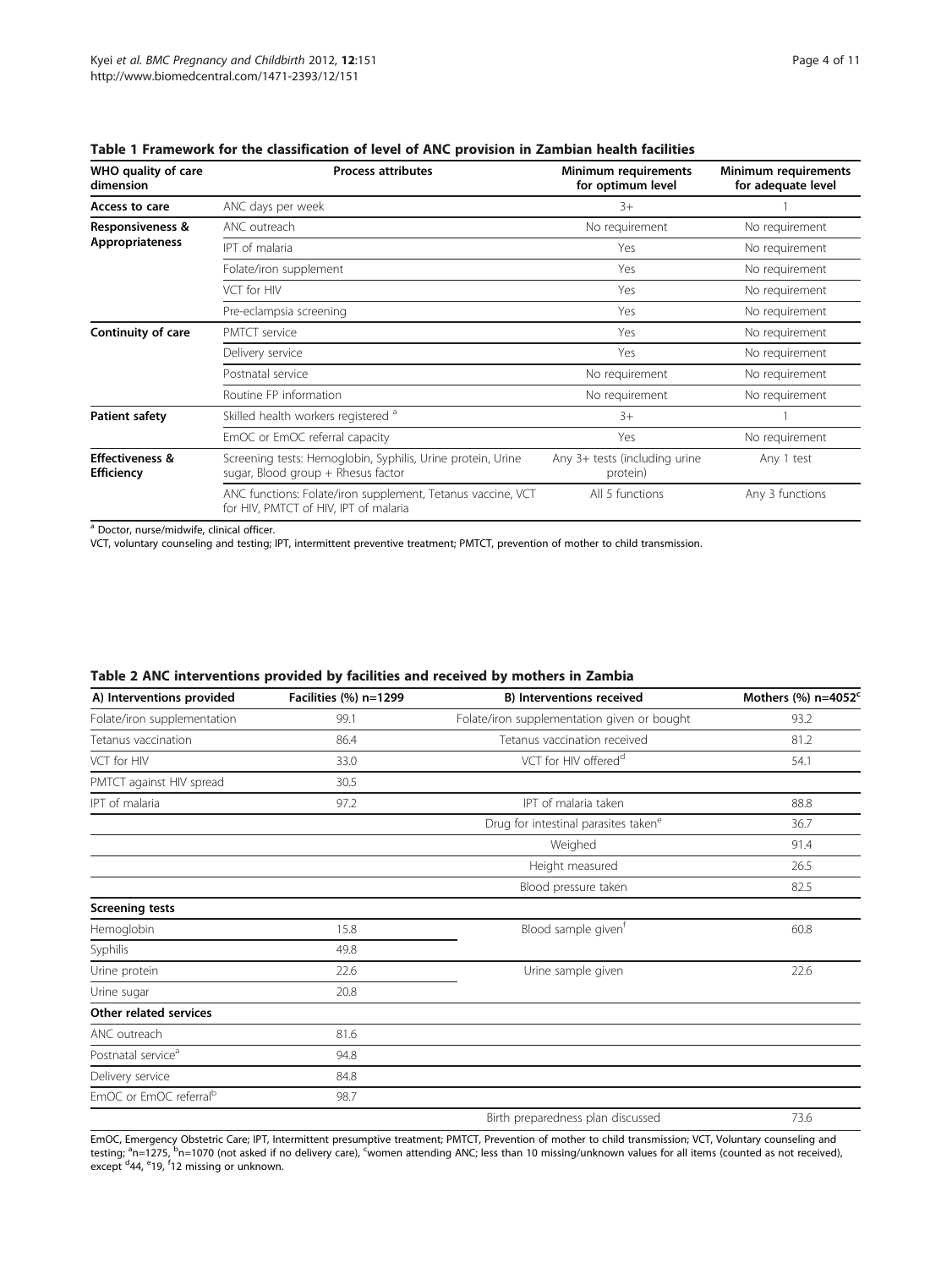|                               | Health posts | <b>Rural health centers</b> | Urban health centers | Level 1 hospitals | Level 2&3 hospitals | Total <sup>a</sup> |
|-------------------------------|--------------|-----------------------------|----------------------|-------------------|---------------------|--------------------|
| <b>Total No</b>               | 71           | 950                         | 207                  | 52                | 18                  | 1299               |
| ANC days per week             |              |                             |                      |                   |                     |                    |
| $\mathbf 0$                   | 1%           | $< 1\%$                     | < 1%                 | 8%                | 6%                  | 1%                 |
| $1 - 2$                       | 80%          | 79%                         | 44%                  | 48%               | 50%                 | 72%                |
| $3+$                          | 18%          | 20%                         | 55%                  | 44%               | 44%                 | 27%                |
| <b>Registered SHWs</b>        |              |                             |                      |                   |                     |                    |
| None                          | 11%          | 14%                         | 1%                   | 2%                | $\mathbf 0$         | 11%                |
| $1 - 2$                       | 83%          | 62%                         | 10%                  | 0                 | $\mathbf 0$         | 51%                |
| $3+$                          | 6%           | 23%                         | 90%                  | 96%               | 100%                | 37%                |
| Missing info                  | 0            | 1%                          | $\mathbf{0}$         | 2%                | $\mathbf{0}$        | 1%                 |
| <b>ANC functions provided</b> |              |                             |                      |                   |                     |                    |
| $<$ 3                         | 24%          | 13%                         | 3%                   | 15%               | 6%                  | 12%                |
| $3 - 4$                       | 69%          | 76%                         | 44%                  | 33%               | 28%                 | 68%                |
| All <sub>5</sub>              | 7%           | 11%                         | 53%                  | 52%               | 67%                 | 20%                |
| ANC tests provided            |              |                             |                      |                   |                     |                    |
| None                          | 65%          | 53%                         | 12%                  | 10%               | 6%                  | 45%                |
| $1 - 2$                       | 32%          | 38%                         | 48%                  | 21%               | 6%                  | 39%                |
| $3+$                          | 3%           | 9%                          | 40%                  | 69%               | 89%                 | 17%                |
|                               |              |                             |                      |                   |                     |                    |

#### <span id="page-4-0"></span>Table 3 Core service provision attributes at Zambian ANC facilities, by facility type

(Percentages may not exactly add up to 100% due to rounding).

<sup>a</sup> Facility type missing for one ANC facility.



considered inadequate. For each attribute, less than 40% of facilities fulfilled the criteria for optimum level of ANC provision.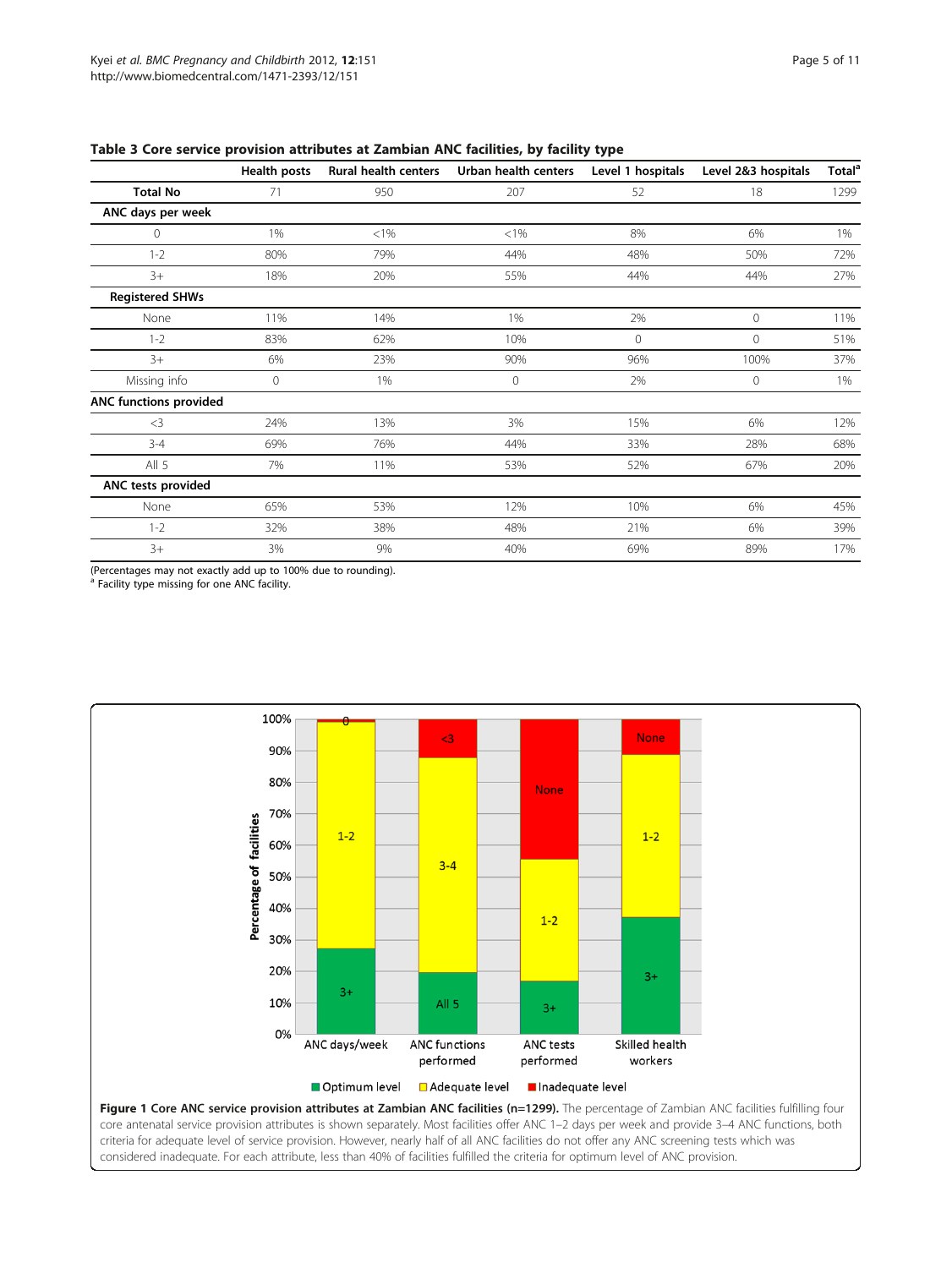

ANC is provided less frequent than weekly in these facilities.

Table [2A](#page-3-0) shows the availability of relevant ANC functions, screening tests and related services in Zambian ANC facilities. While folate/ iron supplementation, tetanus vaccination and IPT of malaria were provided by the vast majority of ANC facilities, detection and prevention of mother-to-child transmission of HIV was only available at a third of ANC facilities at the time of the census. Most screening tests were not commonly available: only 16% of ANC facilities provided hemoglobin testing which is helpful in diagnosing anemia, and only half provided syphilis testing. Urine protein testing, which is important for detecting hypertensive complications of pregnancy such as pre-eclampsia, was performed by less than a quarter of ANC facilities. The vast majority of ANC facilities also provided family planning, delivery and postnatal care, thus ensuring continuity of care.

Table [3](#page-4-0) shows the distribution of core service provision attributes (ANC days per week, skilled health workers, ANC functions and ANC tests) separate for the different facility types. Not surprisingly, health posts and rural health centers provided the least number of ANC interventions, urban health centres and first-level hospitals were in between, and second-and-third-level hospitals provided most.

Applying our classification framework for assessing levels of service provision (Table [1](#page-3-0)), only 45 of 1299 Zambian ANC facilities (3%) fulfilled the criteria for optimum level of ANC provision, while 608 ANC facilities (47%) were classified as providing an adequate level of service, leaving 646 facilities (50%) in the category of inadequate level of service provision.

Figure [1](#page-4-0) shows the distribution of the core antenatal service provision attributes separately, while Figure 2 illustrate the effect of combining various attributes of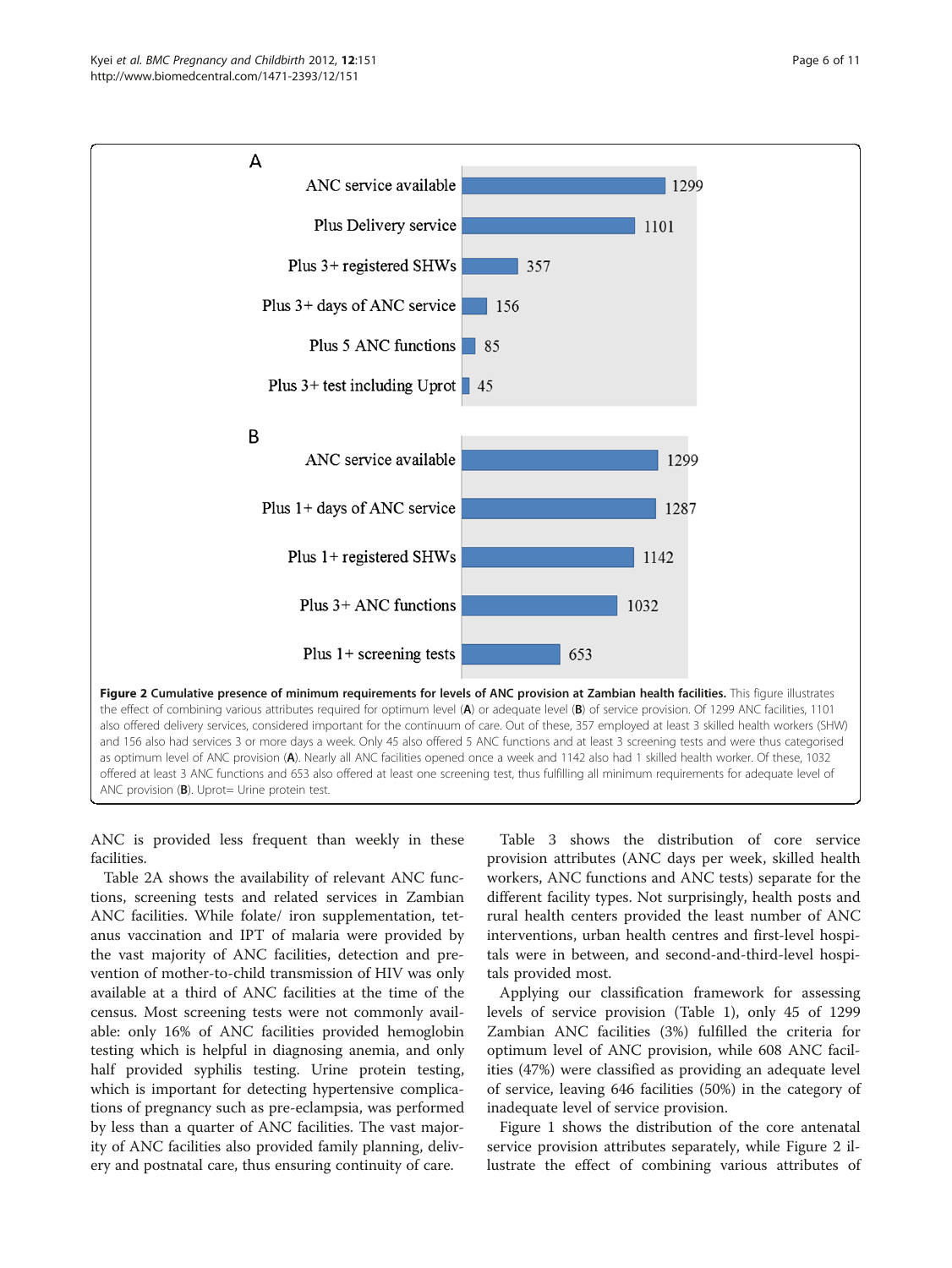

optimum or adequate care. Figure 3 shows that level of provision varies greatly between facility types with the majority of health posts and rural health centers providing inadequate ANC service.

## Quality of ANC received by Zambian women

While 98% of the 4148 women in the Zambia DHS 2007 attended ANC at least once and 94% attended at least once and saw a skilled health worker, only 60% had the recommended four antenatal visits and 58% received the recommended ANC of at least four visits with a skilled health worker. Only 19% of mothers who attended ANC had their first ANC visit in the first trimester, while 74% attended for the first time during the second trimester. Most mothers (72%) attended ANC at a health center and the vast majority (91%) received care from a nurse or midwife (Table [4](#page-7-0)).

When looking at content of care as reported in the 2007 Zambia DHS, certain ANC interventions were commonly received by Zambian mothers while others were not (Table [2B](#page-3-0)). Iron supplementation, weight measurement, IPT of malaria, blood pressure measurement, and tetanus vaccination were each received by over 80% of women, while VCT for HIV was received by half, drugs for intestinal parasites by about a third, and only about a quarter of women reported that their urine had been tested at ANC. Approximately half of the mothers received eight or more ANC interventions, 40% received five to seven interventions and 12% received less than five interventions.

Overall, 29% of mothers were judged to have received good quality ANC, defined as at least four ANC visits with a skilled provider and having received at least eight ANC interventions, and 24% of mothers received moderate quality ANC, defined as at least four visits with a skilled provider and having received five to seven ANC interventions (Figure [4](#page-8-0)), resulting in 53% of mothers receiving good or moderate ANC. Only 8% of mothers received good ANC and attended ANC in the first trimester.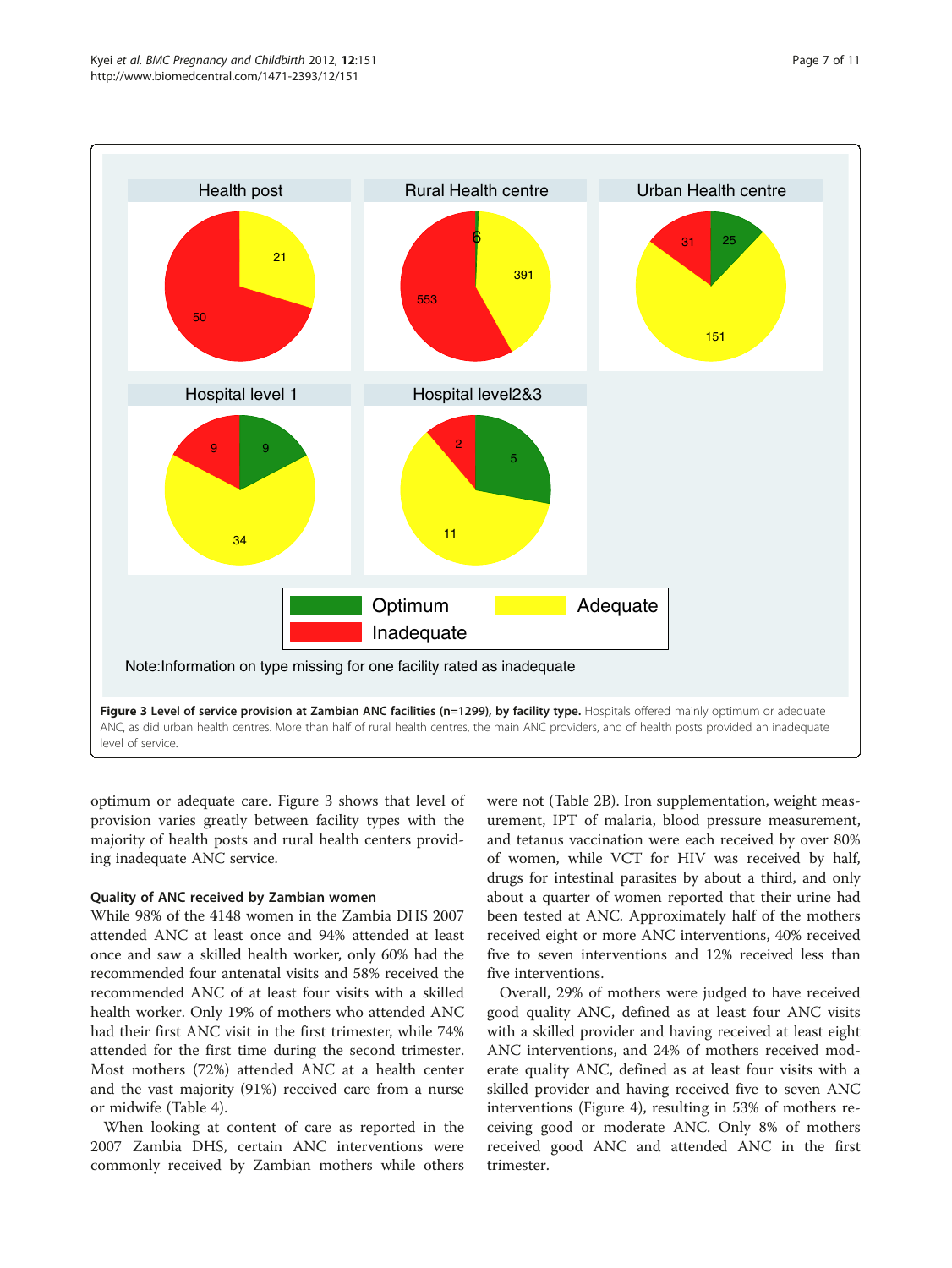<span id="page-7-0"></span>Table 4 ANC use, timing of first ANC visit, ANC place and provider in Zambia

| Number of ANC visits (n=4144)     | Percentage |
|-----------------------------------|------------|
| None                              | 2.3        |
| 1                                 | 2.2        |
| $\mathfrak{D}$                    | 8.0        |
| 3                                 | 25.9       |
| $\overline{4}$                    | 28.9       |
| $5+$                              | 31.7       |
| Don't know                        | 1.1        |
| Month of first ANC visit (n=4050) |            |
| $1 - 2$                           | 3.5        |
| $\overline{3}$                    | 15.1       |
| 4                                 | 27.1       |
| 5                                 | 28.4       |
| 6                                 | 18.0       |
| 7                                 | 6.0        |
| $8 - 9$                           | 1.5        |
| Don't know                        | 0.3        |
| ANC place (n=4048)                |            |
| Government hospital               | 11.3       |
| Private hospital/clinic           | 1.1        |
| Mission hospital/clinic           | 5.0        |
| Health center                     | 71.9       |
| Health post                       | 8.2        |
| Own or other home                 | 0.5        |
| Other                             | 2.0        |
| Highest ANC provider (n=4052)     |            |
| Doctor                            | 1.8        |
| Nurse/midwife                     | 90.5       |
| Clinical officer                  | 3.4        |
| TBA                               | 2.9        |
| Other                             | 1.4        |
|                                   |            |

## **Discussion**

Drawing upon two national datasets with detailed provider and user information, the Zambia 2005 HFC and the Zambia 2007 DHS, we demonstrated that although ANC attendance in Zambia was high, insufficient provision of important antenatal screening tests and interventions were limiting the level of ANC delivered, which was reflected in the high proportion of women not receiving good quality ANC. To our knowledge, this is the first study to present data on ANC quality at health facilities on a national scale and the first to develop a tool for classifying the level of ANC service provision in health facilities in low-income settings that includes several quality dimensions.

Rural health centers, the main ANC providers, usually opened at least once a week for ANC, employed at least

one skilled health worker and provided at least three ANC functions, however, more than half did not provide any ANC screening test. In contrary, almost all the hospitals had at least three skilled health workers and the majority of them performed all five essential ANC functions as well as three or more screening tests. Hospitals, however, form the minority of ANC providers in Zambia and are used by less than 20% of expectant mothers.

Various important ANC interventions that could contribute to improving maternal and newborn health remain largely unavailable in Zambia. Only 23% of ANC facilities were able to perform a urine protein test, reflected by a similarly low number of mothers reporting to have had their urine checked. Coupled with the fact that 17% of mothers did not have their blood pressure measured, this will make it difficult to detect and manage hypertensive complications of pregnancy before potentially fatal eclamptic fits develop. This defeats the objective of focused ANC, which hinges on early detection and treatment of complications [[14\]](#page-10-0).

Besides early detection and treatment of pre-eclampsia, screening for syphilis with treatment of positive pregnant women and screening for HIV infection in order to implement PMTCT are effective interventions that are recommended for low-resource settings [\[11](#page-9-0)]. Despite the high HIV prevalence of 16% among women of reproductive age in Zambia [[15](#page-10-0)], only 30% of ANC facilities offered VCT and PMTCT to pregnant women and only half of mothers reported to have been offered this service. It is evident that the new model integrating VCT and PMTCT into ANC had not been fully implemented by the time of the 2005 Zambia HFC. Syphilis prevalence among women aged 15–49 in Zambia was 4% at the time of the DHS survey [\[15\]](#page-10-0), and it is estimated that 69% of pregnant infected women will have an adverse pregnancy outcome [[39\]](#page-10-0). Improving the coverage of antenatal syphilis screening could reduce the syphilis-attributable incidence of stillbirth and perinatal death by 50% [[39\]](#page-10-0). However, implementation was still a big challenge in Zambia in 2005 as our data showed that only about half of the country's ANC facilities offered syphilis screening then.

Using information both from ANC providers and ANC users enabled us to get a complementary picture of ANC quality in Zambia. Unfortunately, we did not have information on facility case load in the HFC. Knowing how many women sought ANC in each facility could contribute towards understanding the reasons why most women in Zambia did not receive good quality ANC. For instance, one could establish whether women in an area used certain inadequate facilities at all, and in case women mostly used facilities offering an optimum level of service but still did not receive such care, this would indicate that facilities were not always providing available ANC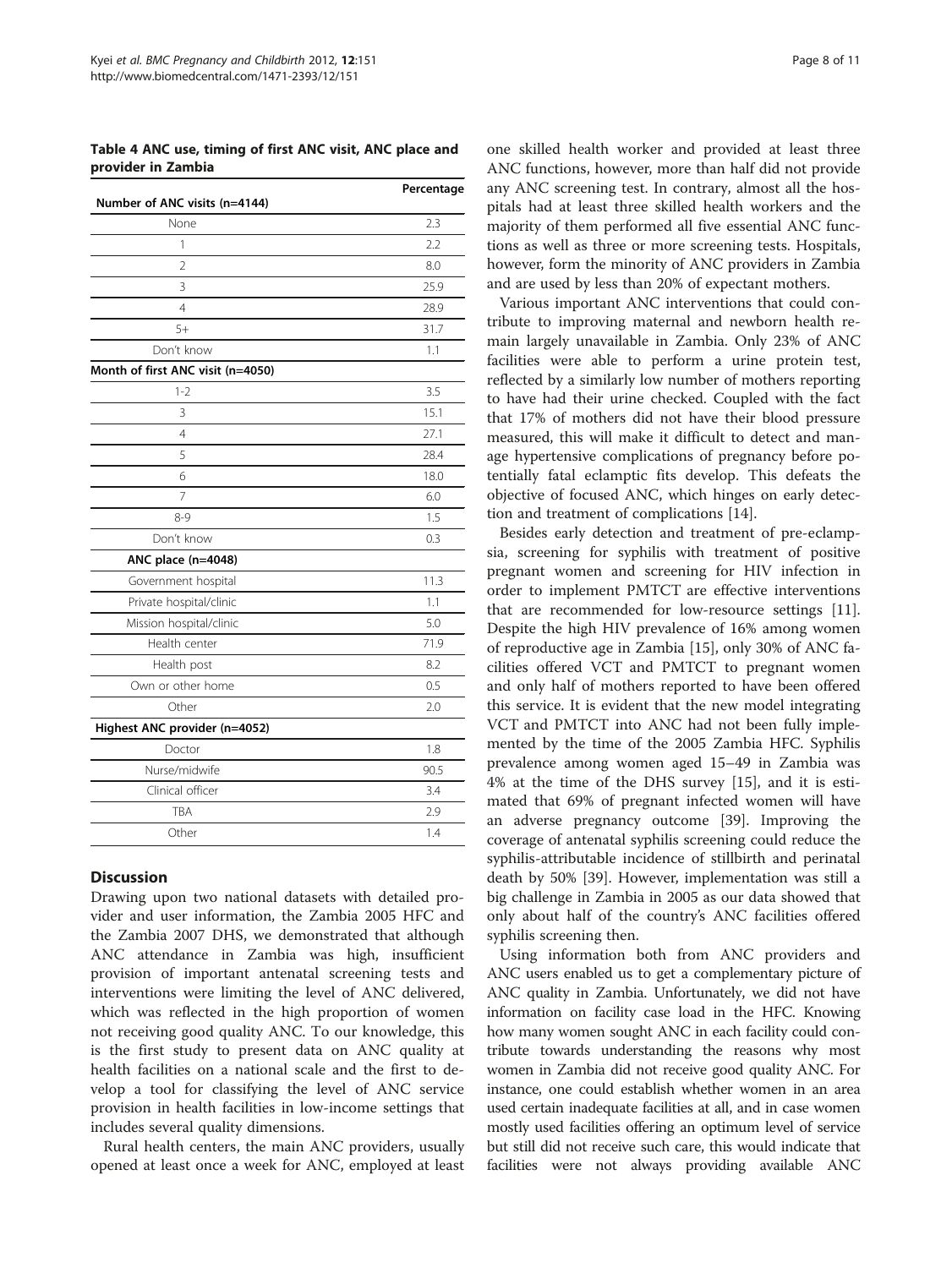<span id="page-8-0"></span>

functions or screening tests. This information would help to differentiate between the problems of availability of services and correct provision of available services, which require different approaches to their solution.

In interpreting our findings, it is worth noting certain limitations of this study. The Zambian HFC, on which our assessment of levels of service provision is based, only provides a snapshot of the health facilities at the time of visit in 2005. The situation now is likely to be different and possibly improved. With assistance from the World Bank, the Japan International Cooperation Agency and the UK Department for International Development, the Zambian Ministry of Health has bought necessary equipment in recent years which will have improved structural quality. A number of new health facilities have been constructed and a direct entry mid-wifery programme has made it possible to produce, recruit, and place midwives at a rapid rate. A results-based financing project targeting maternal and child health is also contributing to improve the situation [\[40](#page-10-0)-[44\]](#page-10-0).

Additionally, important information such as opening hours, training of health workers, and client satisfaction were not collected in the HFC and could thus not be included in our quality classification. Proxy

indicators such as ANC days per week and the availability of skilled health workers were included in assessing level of provision instead. The assumption that provision of certain interventions implies availability of the necessary equipment and drugs also does not necessarily hold; providers may improvise and provide an intervention in a suboptimal way. There was furthermore no information on whether interventions were given in the correct way or information on providerclient interaction, as the HFC - given its national scope, covering around 1400 facilities - did not allow observation of service provision. For these reasons, it is likely that some facilities have been wrongly classified in terms of level of ANC provision. We unfortunately also did not have any complementary qualitative information, e.g. from key informant interviews which would have helped to interpret the quantitative findings. This is lamentable because perceived quality of care by mothers as well as other qualitative factors have been shown to be critical determinants of ANC uptake [\[45\]](#page-10-0). Finally, mothers may not have correctly remembered the details of the ANC they received, causing measurement error in the user information; this was reduced by restriction to the most recent birth in the DHS.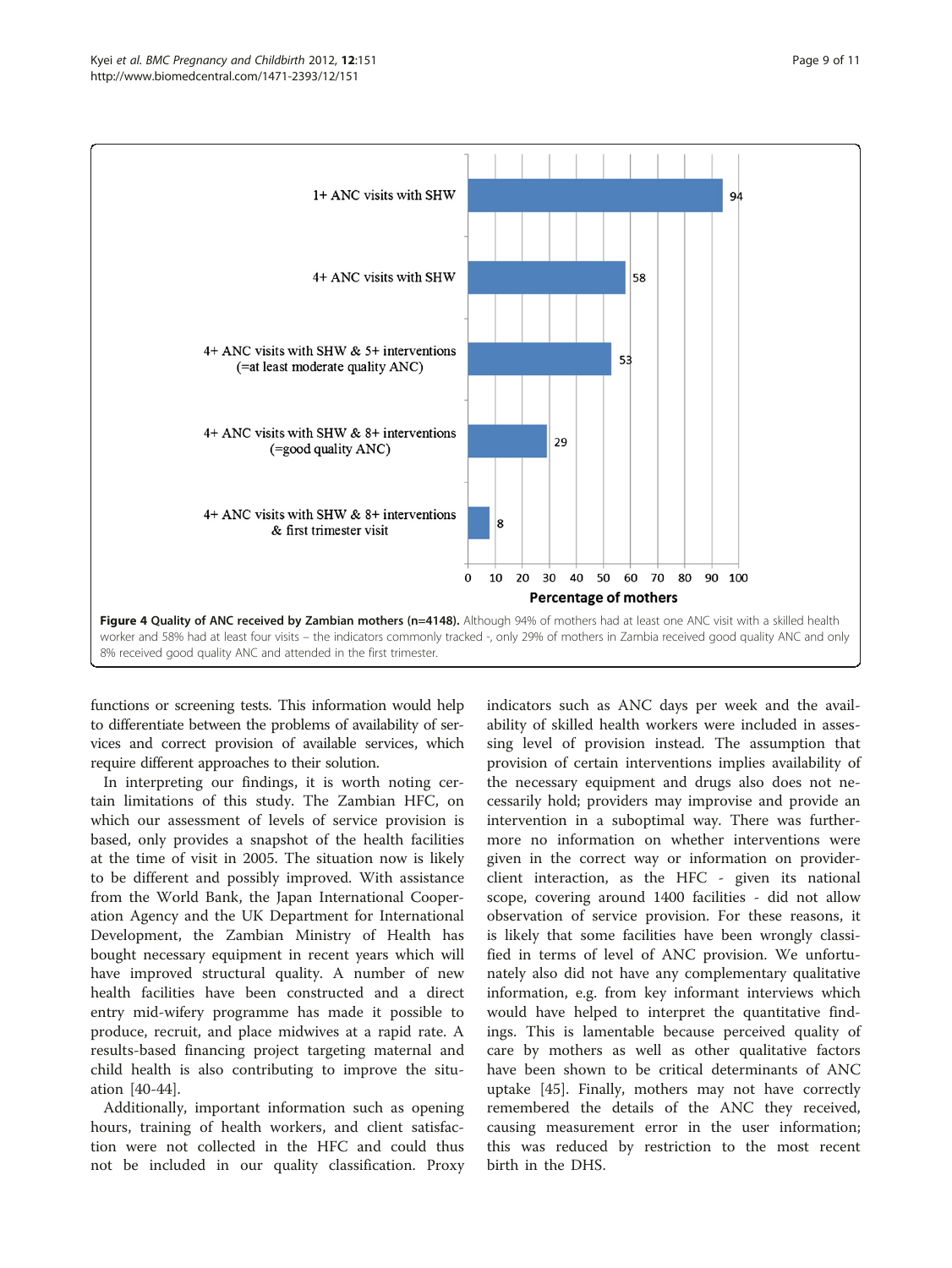## <span id="page-9-0"></span>Conclusions

In summary, very few facilities in Zambia provide an optimum level of ANC services, as judged by the criteria we developed using technical process of care attributes, and this is reflected in the less than optimal quality of ANC received by the majority of expectant mothers.

Although 94% of mothers had at least one ANC visit with a skilled health worker and 60% had at least four visits – the indicators tracked by "Countdown to 2015" [[16\]](#page-10-0) -, only 29% of mothers in Zambia received good quality ANC and only 8% received good quality ANC and attended in the first trimester (Figure [4\)](#page-8-0). "Effective coverage", defined as "the proportion of the population who needed a service that received it with sufficient quality to be effective" [\[46,47\]](#page-10-0), is thus much lower than suggested by current service coverage indicators. This "quality gap" [[48,49\]](#page-10-0) is an indication that there are still many "missed opportunities" at ANC for delivering effective interventions to improve maternal and newborn health [[13,50\]](#page-10-0).

There have been numerous calls to "improve the content and quality of services offered" at ANC [[13,17,19,49,50\]](#page-10-0) and to develop indicators that capture quality of care [\[17-19,46,51](#page-10-0)]. We have shown that it is possible to develop an indicator of "effective ANC coverage", using information on interventions received from the DHS. Furthermore, we have demonstrated that evaluating level of ANC provision in health facilities can be enlightening and point towards deficiencies that should be addressed. It has been shown that to improve the quality of ANC received by mothers, efforts should focus on both improving the level of services provided at ANC facilities and their accessibility [[52](#page-10-0)]. Especially in settings where services are highly deficient, collecting data upstream at health facilities is advisable. Health Facility Censuses could be adapted for continuous monitoring and could then provide actionable data at the local level at shorter intervals and probably lower cost than population surveys.

## Ethics

This study was granted ethical approval by the London School of Hygiene & Tropical Medicine ethics committee (application number 5172).

#### Abbreviations

ANC: Antenatal care; DHS: Demographic and Health Survey; EmOC: Emergency Obstetric Care; HFC: Health Facility Census; HIV: Human Immunodeficiency Virus; IPT: Intermittent Presumptive Treatment; MDG: Millennium Development Goal; PMTCT: Prevention of Mother-To-Child Transmission; VCT: Voluntary Counselling and Test; WHO: World Health Organization.

#### Competing interests

The authors declare that they have no competing interests.

#### Authors' contributions

NK analysed the data and drafted the manuscript. SG identified and cleaned the data, supervised data analysis and contributed to writing the manuscript. CC provided country-specific input and revised the manuscript. All authors read and approved the final manuscript.

#### Acknowledgements

We want to thank MEASURE DHS for the provision of the DHS dataset and the Zambian Ministry of Health for their permission to use the Health Facility Census 2005 dataset. Furthermore, we acknowledge the Japan International Cooperation Agency for their assistance with the Health Facility Census in Zambia and the UK Department for International Development for their help in establishing the contact with the Zambian Ministry of Health. Sabine Gabrysch expresses her thanks to the Medical Faculty of Heidelberg University for salary support through the Rahel Goitein-Straus Programme and Nicholas Kyei thanks the German Academic Exchange Service (DAAD) for scholarship support during his Master studies in Heidelberg. We also thank Oona Campbell, Malabika Sarker, Rainer Kuelker and Albrecht Jahn for their inputs during the development of the framework for the classification of ANC facilities.

#### Funding

Sabine Gabrysch is paid by the University of Heidelberg through a Margarete von Wrangell Fellowship supported by the European Social Fund and by the Ministry of Science, Research and the Arts Baden-Württemberg, and has received salary support from the Medical Faculty's Rahel Goitein-Straus Programme. Nicholas Kyei did this work as part of his MSc thesis. No funders had any role in study design, data collection and analysis, decision to publish, or preparation of the manuscript.

#### Author details

<sup>1</sup>University of Heidelberg, Institute of Public Health, Im Neuenheimer Feld 324, Heidelberg 69120, Germany. <sup>2</sup>Department of Policy and Planning Ministry of Health Headquarters, Ndeke House, Lusaka 10101, Zambia. <sup>3</sup>Current address: Public Health Division, 37 Military Hospital, Accra, Ghana

#### Received: 2 August 2012 Accepted: 5 December 2012 Published: 13 December 2012

#### References

- 1. WHO Facts Sheet: Maternal Mortality. [[http://www.who.int/mediacentre/](http://www.who.int/mediacentre/factsheets/fs348/en/) [factsheets/fs348/en/](http://www.who.int/mediacentre/factsheets/fs348/en/)]
- 2. WHO, UNICEF, UNFPA, The World Bank: Trends in maternal mortality: 1990 to 2008. Geneva: World Health Organization; 2010. [http://whqlibdoc.who.int/](http://whqlibdoc.who.int/publications/2010/9789241500265_eng.pdf) [publications/2010/9789241500265\\_eng.pdf](http://whqlibdoc.who.int/publications/2010/9789241500265_eng.pdf).
- 3. Hogan MC, Foreman KJ, Naghavi M, Ahn SY, Wang M, Makela SM, Lopez AD, Lozano R, Murray CJ: Maternal mortality for 181 countries, 1980–2008: a systematic analysis of progress towards Millennium Development Goal 5. Lancet 2010, 375(9726):1609–1623.
- 4. UNICEF, WHO, The World Bank, United Nations Population Division: Levels and Trends in Child Mortality. New York: 2012. [http://www.childmortality.org.](http://www.childmortality.org)
- 5. Lawn JE, Blencowe H, Pattinson R, Cousens S, Kumar R, Ibiebele I, Gardosi J, Day LT, Stanton C: Stillbirths: Where? When? Why? How to make the data count? Lancet 2011, 377(9775):1448–1463.
- Lawn JE, Yakoob MY, Haws RA, Soomro T, Darmstadt GL, Bhutta ZA: 3.2 million stillbirths: epidemiology and overview of the evidence review. BMC Pregnancy Childbirth 2009, 9(1):S2.
- 7. Yakoob MY, Lawn JE, Darmstadt GL, Bhutta ZA: Stillbirths: epidemiology, evidence, and priorities for action. Semin Perinatol 2010, 34(6):387–394.
- 8. Bullough C, Meda N, Makowiecka K, Ronsmans C, Achadi EL, Hussein J: Current strategies for the reduction of maternal mortality. BJOG 2005, 112(9):1180–1188.
- 9. Darmstadt GL, Bhutta ZA, Cousens S, Adam T, Walker N, de Bernis L: Evidence-based, cost-effective interventions: how many newborn babies can we save? Lancet 2005, 365(9463):977-988.
- 10. WHO: The World health report: 2005: make every mother and child count. Geneva: World Health Organization; 2005. [http://www.who.int/whr/2005/](http://www.who.int/whr/2005/whr2005_en.pdf) [whr2005\\_en.pdf.](http://www.who.int/whr/2005/whr2005_en.pdf)
- 11. Di Mario S, Basevi V, Gori G, Spettoli D: What is the effectiveness of antenatal care? (Supplement) Health Evidence Network report. Copenhagen: WHO Regional Office for Europe; 2005.